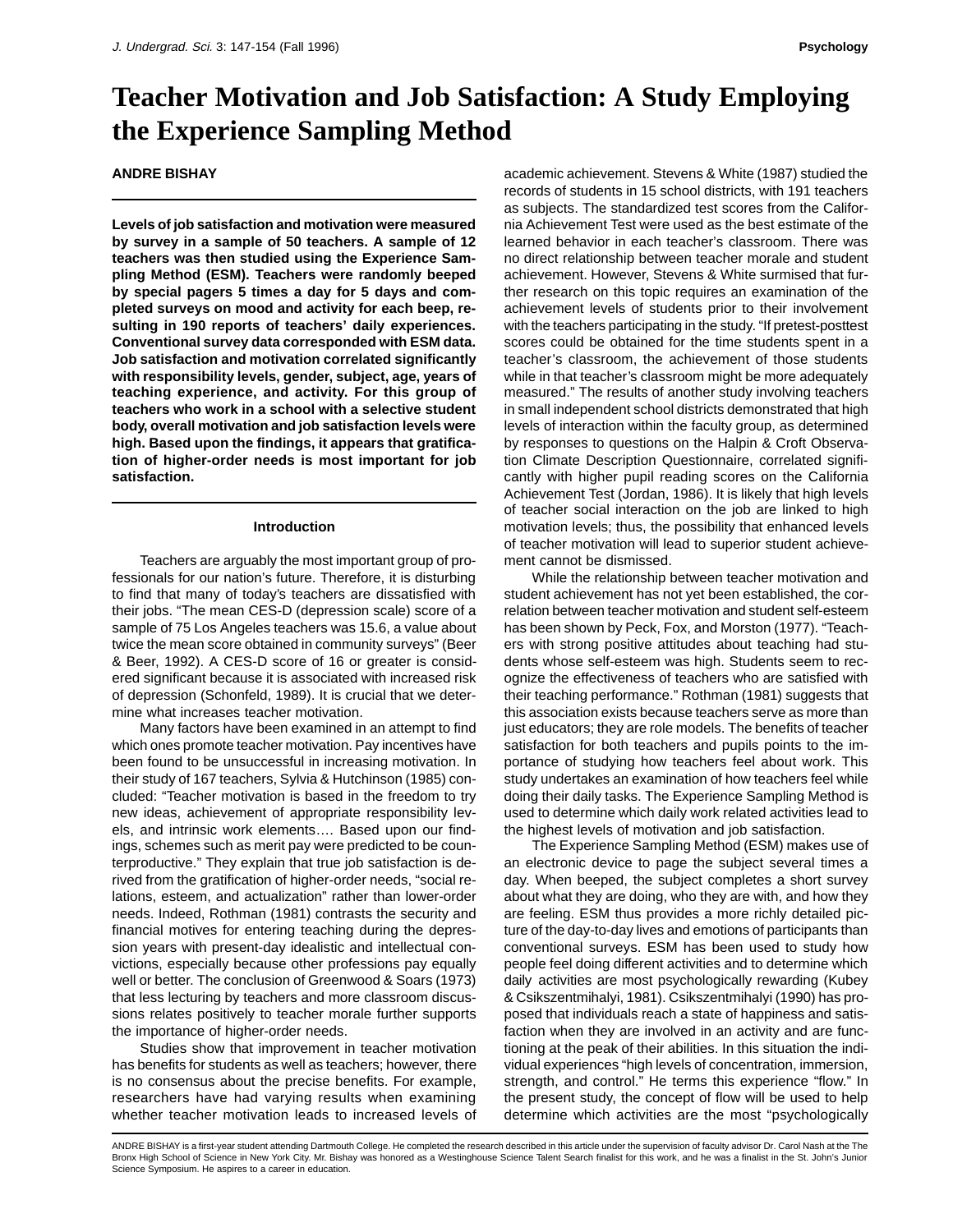rewarding," which are more conducive to teacher motivation, and which contribute to the fulfillment of higher-order needs. Flow may also be applied to measure job satisfaction. And job satisfaction, in turn, is an index of morale and motivation (Schonfeld, 1989).

There have been no studies of teacher motivation which have employed the Experience Sampling Method (or any other research method which attempts to examine everyday life). ESM allows for a more precise determination of which activities motivate teachers and lead to their job satisfaction. Conventional survey data, in conjunction with ESM data, was used to increase the sample size, provide demographic data and examine teacher attitudes. Findings may prove useful in determining what increases motivation and job satisfaction levels.

# **Methods**

**Subjects.** The study made use of two types of surveys. In the first, conventional surveys consisting of fifty questions were distributed to teachers in order to find out whether certain personal characteristics or activities would affect opinions about teaching. The conventional surveys were distributed and completed during the faculty meetings of the Science, Mathematics, English, Social Studies, Foreign Language, and Technology Departments. Faculty meetings occurred at the end of the school day, during the ninth and tenth periods. However, each survey could only be distributed during one of these meetings. Unfortunately, the proportion of teachers within each department attending the ninth and tenth period meetings varied. The Foreign Language Department permitted the distribution, but not the collection, of surveys during the faculty meeting. This explains the low response rate for foreign language teachers. Aside from foreign language teachers, all teachers who attended the meetings designated for distribution and collection completed their surveys. Though the randomness of the sample was not affected by reluctance to participate, it was constrained by the fact that the sample consisted of teachers at a science magnet school where teachers may not confront many of the problems that teachers at other urban high schools often face.

Of the roughly 120 teachers in the school, 51 completed surveys. The teachers in the sample represent a moderately accurate cross-section of the school. Of the respondents, 56.9% were male; 43.1% were female; 19.6% were physical science teachers; 21.6% were English teachers; 11.8% were social studies teachers, 25.5% were teachers of mathematics; and 11.8% were teachers of technologyrelated subjects. The remaining 9.7% were music, foreign language, and art teachers. Twenty-one point six percent have taught 1 to 10 years; 17.6% have taught for 11 to 20 years; 45.1% have taught for 21 to 30 years; and 15.7% have taught for over 30 years. Forty point eight percent of the teachers held compensatory time jobs (where class load is reduced in exchange for clerical or administrative work), and 32.0% were faculty advisors to a team or club.

In the second part of the study, Experience Sampling Method surveys were given to twelve teachers who volunteered to participate. Each participant was given a watch that was randomly programmed to page the wearer five times throughout the school day. Teachers were given five booklets. Each booklet corresponded to one of the five days in the school week, and each contained six short surveys. Surveys were completed as soon as possible after each

beep. The ESM surveys provide multiple snapshots of the lives of teachers by discovering what they felt and thought at the instant they were beeped.

Of the ESM respondents, 25% were science teachers, 25% were mathematics teachers, 25% were English teachers, and 25% were social studies teachers. Fifty-eight point three percent were female and 41.6% were male.

**Measures.** The conventional survey consisted of forty-five questions. The survey was divided into three sections. The first section included six demographic questions that established subject taught, gender, age, advisorship for a club, length of service, and compensatory time jobs. The second section included thirty-four statements which determined levels of job satisfaction, satisfaction with income, attitude toward paperwork, pride in job, and views on various teaching-related subjects. Likert scales were used as responses with one indicating strong agreement, two indicating agreement, three neutrality, four disagreement, and five strong disagreement.

The last section of the survey was designed to determine how the respondents felt during various activities. These five questions asked the respondent to select from a group of fourteen words, the three words that best described their mood in the following situations: socializing with faculty members, classroom discussions which seem successful, faculty meetings, classroom discussions which seem unsuccessful, and paperwork. The section was adapted from the moods section in the ESM booklet and was first designed for a study of hobby participants (Nash, 1993). The list of moods contains the same words found in the ESM moods section along with other words.

The ESM booklet was adapted from the University of Chicago Sloan Study of Adolescents ESM booklet. The booklet in its original form was piloted by one teacher familiar with the ESM technique. The pilot demonstrated that certain questions were not applicable to teachers. The University of Chicago booklet was then modified to suit teachers and to make them more user friendly. The modified ESM booklets were used by the twelve teachers. The ESM surveys first determined the situation of the respondent by asking the date, time, and location. They were asked whom they were with, what they were thinking, the main thing they were doing, what else they were doing, and how they were feeling at the time of the beep. The sixteen questions that followed were designed to determine such things as the mood of the respondent, their interest in the activity, their enjoyment of the activity, their assessment of its importance, their assessment of their own skill and success in the activity, and their assessment of how much they wanted to be doing the activity. The last question of each ESM survey asked whether something had occurred which could have affected the way the respondent felt, and, if so, to explain.

All responses were one-to-five Likert scales. In the questions "How well were you concentrating?" "Did you feel good about yourself?" "Did you enjoy what you were doing?" "Did you feel in control of the situation?" "Was this activity important to you?" "Were you succeeding?" "Was this activity interesting to you?" and "Do you wish you had been doing something else?", one indicated a response of not at all and five indicated a response of very much. The next questions asked the respondents to rate "the challenges of the main activity" and their "skills in the main activity," with one meaning low and five meaning high. The questions which asked participants to rate their moods used a semantic differential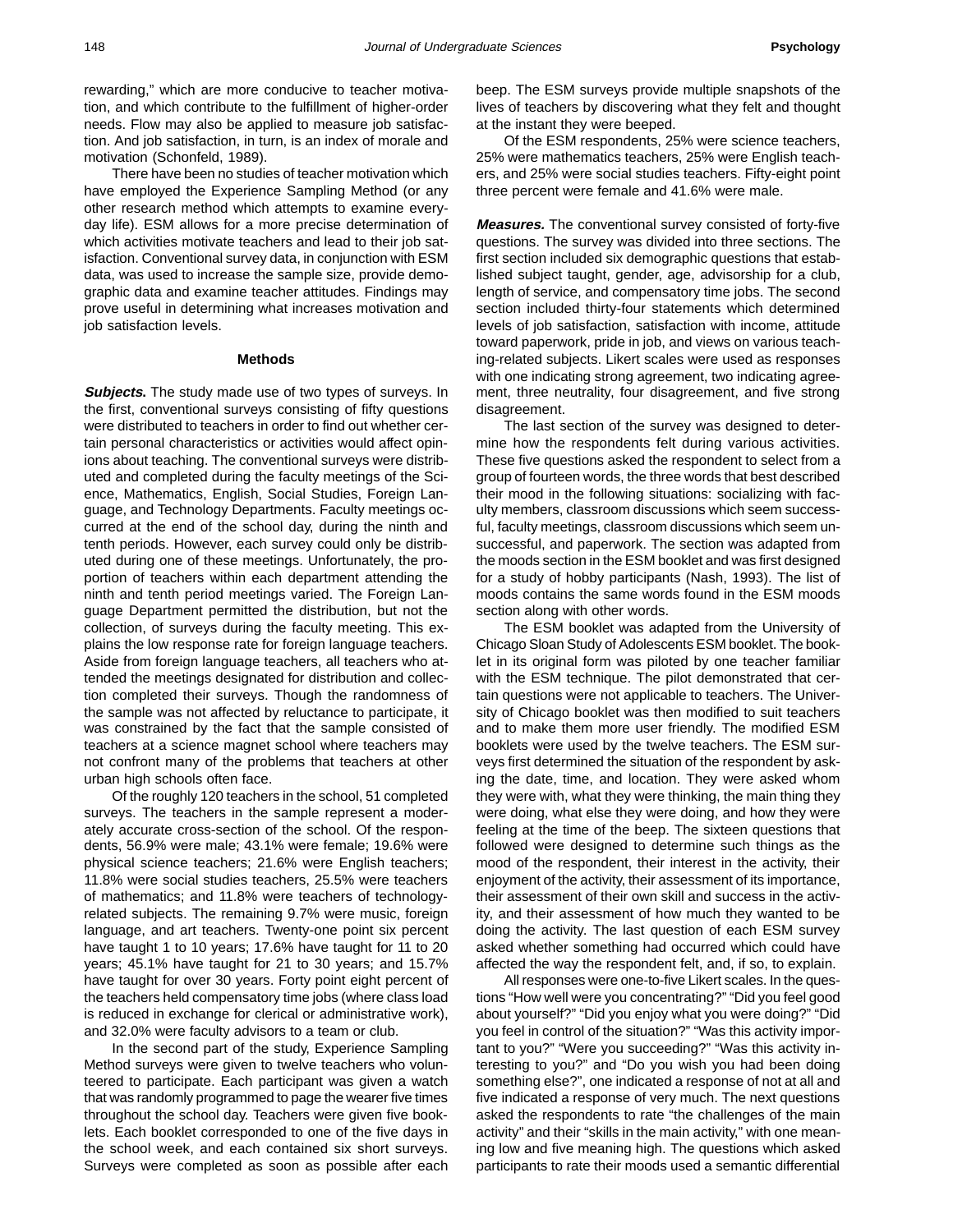**Table 1. T-test comparisons between conventional survey responses of teachers with (Group 1) and without (Group 2) in-school compensatory jobs.**

**Table 2. T-test comparisons between conventional survey responses of club and team advisors (Group 1) and nonadvisors (Group 2).**

| Statement                                | Group 1 Mean | Group 2 Mean | T-Score  | Stater                      |
|------------------------------------------|--------------|--------------|----------|-----------------------------|
| I am satisifed with<br>my occupation     | 1.6100       | 2.2071       | $-2.07*$ | l am s<br>my oc             |
| I perform a vital<br>function in society | 1.3500       | 1.6552       | $-2.18*$ | l am s<br>my in             |
| I dislike giving tests                   | 3.3000       | 2.7586       | $2.14*$  | I woul                      |
| I teach too many<br>classes              | 2.5500       | 2.0169       | 1.03     | if my<br>a tead             |
| What I like most<br>about teaching are   | 1.6500       | 2.0090       | $-1.55$  | I place<br>on stu<br>perfor |
| the classroom<br>discussions             |              |              |          | Educa<br>is imp             |
| $* = (p<.05)$                            |              |              |          | $= (p \cdot$                |

Scale: 1=Strongly agree, 2=Agree, 3=Neutral, 4=Disagree, 5=Strongly disagree

| Statement                                                                                         | Group 1 Mean | Group 2 Mean | T-Score  |  |  |  |
|---------------------------------------------------------------------------------------------------|--------------|--------------|----------|--|--|--|
| I am satisifed with<br>my occupation                                                              | 1.6875       | 2.1212       | $-2.02*$ |  |  |  |
| I am satisfied with<br>my income                                                                  | 3.6875       | 4.2059       | $-2.08*$ |  |  |  |
| I would be pleased<br>if my child became<br>a teacher                                             | 2.3750       | 3.0588       | $-2.18*$ |  |  |  |
| I place top priority<br>on student academic<br>performance                                        | 1.9375       | 2.4545       | $-1.99*$ |  |  |  |
| Educating the young<br>is important to me                                                         | 1.3750       | 1.7353       | $-2.04*$ |  |  |  |
| $* = (p<0.05)$<br>Scale: 1=Strongly agree, 2=Agree, 3=Neutral, 4=Disagree,<br>5=Strongly disagree |              |              |          |  |  |  |

scale which placed two antithetical moods at opposite ends. A one indicated that the respondent was very much in the mood located to the left of the scale; three indicated that neither word described the mood; and a five indicated that the respondent was very much in the mood located to the right of the scale.

Two databases were then created using the software program QuickData—one for the traditional 51 conventional surveys and one for 190 ESM surveys. Both databases were analyzed using SPSS/PC to run the following programs: frequencies, t-tests, crosstabulations, and ANOVAs. All differences described as significant are significant at the p<0.05 level unless otherwise indicated.

## **Results**

Results from both the ESM and the conventional surveys show that teachers, above all, loved to teach. The results of the conventional survey also indicated that teachers enjoyed teaching. Ninety-six percent of the respondents answered that they either agreed or strongly agreed with the statement, "I enjoy teaching."

**Conventional Survey.** Teachers who held an in-school job other than teaching, or who were advisors to a team or club, consistently reported higher levels of job satisfaction. T-tests comparing the responses of teachers who held in-school compensatory jobs with those who did not (see Table 1) revealed that there was a significant difference in their mean scores for the statement, "I am satisfied with my occupation." The mean for those who did not hold such positions was 2.11 which was significantly higher (p<.05) than the mean of 1.65 for those who did, indicating higher levels of satisfaction by those who held such jobs. However, both means show that these teachers were satisfied with their occupation. Those who performed compensatory time jobs

had significantly higher levels of agreement (M=1.35) than those who did not (M=1.66) to the statement, "I perform a vital function in society." Although both groups disagreed with the statement, "I dislike giving tests," those who held jobs disagreed at a significantly greater level. Although the results were not determined to be significant ( $p=.073$ ), the responses to the statement, "I teach too many classes," yielded lower means for those who did not have such jobs, indicating lower levels of concern about teaching load. Similarly those who had such jobs agreed more strongly with the statement, "What I like most about teaching are classroom discussions." Both suggest a trend toward higher levels of satisfaction, concern and involvement for those who held jobs.

The results for t-tests comparing responses for those who were advisors to a school club or team to those who were not (see Table 2) revealed a significant difference in responses to the statement, "I am satisfied with my occupation." Advisors (M=1.69) agreed more strongly than those who were not advisors (M=2.12). Crosstabulations confirmed this conclusion. The 93.3% of advisors who were very satisfied with their occupations was significantly higher than the 62.5% of non-advisors who agreed with this statement. Further t-tests show a significant difference in satisfaction with income. While both samples disagreed with the statement, "I am satisfied with my income," advisors did not disagree as strongly (M=3.69) as those who were not advisors (M=4.21). The response to the question, "I would be pleased if my child became a teacher" yielded a significantly higher level of agreement from advisors than from those who were not advisors. The level of agreement by advisors was also significantly higher than the level of agreement by those who were not advisors in response to, "I place top priority on student academic performance." Regarding "Educating the young is important to me," the 1.38 mean for advisors showed significantly stronger agreement than the mean of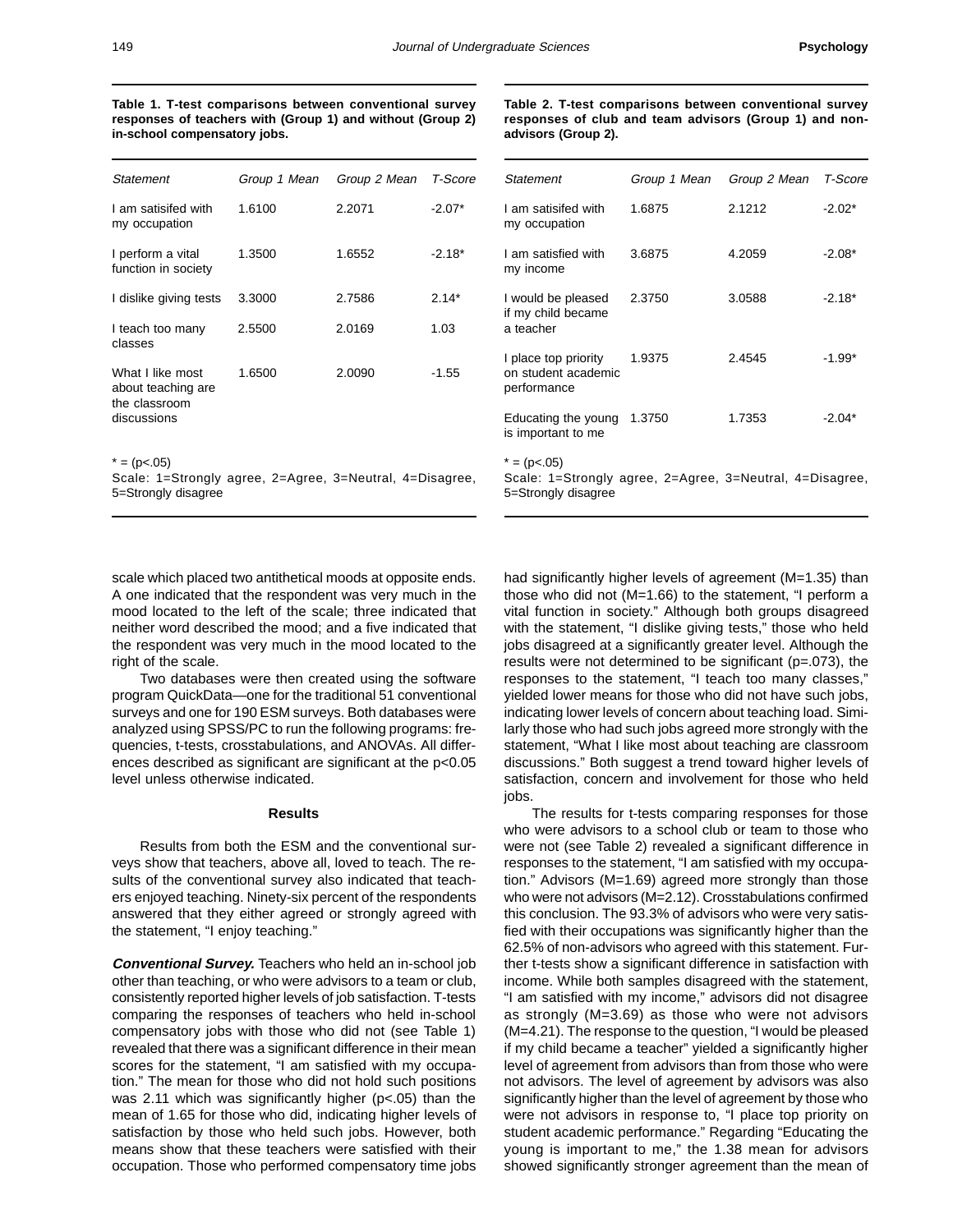| Table 3. T-test comparisons between conventional survey    |  |  |  |  |  |  |
|------------------------------------------------------------|--|--|--|--|--|--|
| responses of male (Group 1) and female (Group 2) teachers. |  |  |  |  |  |  |

| Statement                                           | Group 1 Mean | Group 2 Mean | T-Score  |
|-----------------------------------------------------|--------------|--------------|----------|
| I am satisifed with<br>my income                    | 3.7931       | 4.3636       | $-2.04*$ |
| I would be more<br>satisfied with less<br>paperwork | 1.7931       | 1.3636       | $-2.05*$ |
| I have enough<br>freedom to teach                   | 1.9643       | 2.5000       | $-1.80$  |
| I find marking<br>papers a burden                   | 2.2759       | 1.9091       | 1.58     |
| Pay incentives<br>would improve<br>teacher morale   | 1.9310       | 1.5455       | 1.66     |

 $* = (p<0.05)$ 

Scale: 1=Strongly agree, 2=Agree, 3=Neutral, 4=Disagree, 5=Strongly disagree

1.74 for those who were not advisors. Although not quite reaching statistical significance (p=.070), the responses to the statement, "If I could choose a career all over again, I would become a teacher," confirmed the trend: advisors agreed more strongly (M=2.20) than those who were not advisors (M=2.82).

There were also differences between the responses of men and women (see Table 3). Mean responses of men and women indicated that women were significantly less satisfied with their incomes than men. Although both males and females agreed that marking papers was a burden and that they would be more satisfied with less paperwork, women agreed more strongly. The difference in means was even greater for marking papers. The difference in means between gender to the statement, "I have enough freedom to teach," was nearly significant (p=.078). Women (M=2.50) expressed greater disagreement with the statement than did men (M=1.96). Although both male (M=1.93) and female (M=1.55) teachers agreed with the statement, "Pay incentives would improve teacher morale," women agreed more strongly than did males; however, the differences were not statistically significant (p=.107). All these figures indicate lower overall levels of job satisfaction for women.

The subject that teachers taught also influenced their responses. There was a tendency for teachers of the humanities to respond differently than teachers of mathematics and physical sciences. In response to the statement, "If I could choose a career all over again, I would choose teaching," 61.5% and 60%, of the mathematics and science teachers, respectively, agreed, while only 54.5% and 33.3 %, of the English and social studies teachers, respectively, agreed. In response to the statement, "A teacher really can't do much because most of a student's performance depends on his or her home environment," 70% and 92.3%, of science and mathematics teachers, respectively, disagreed, while 54.5% and 33.3%, of English and social studies teachers, respectively, disagreed.

|                    | Table 4. T-test comparisons between conventional survey         |
|--------------------|-----------------------------------------------------------------|
|                    | responses of teachers under (Group 1) and over (Group 2) forty- |
| five years of age. |                                                                 |

| Statement                                                                                         | Group 1 Mean | Group 2 Mean | T-Score |  |  |  |
|---------------------------------------------------------------------------------------------------|--------------|--------------|---------|--|--|--|
| I have good<br>relations with most<br>of the faculty                                              | 2.7778       | 2.0000       | $2.30*$ |  |  |  |
| I perform a vital<br>function in society                                                          | 1.8889       | 1.2762       | $2.00*$ |  |  |  |
| I find marking<br>papers a burden                                                                 | 2.5556       | 2.0238       | 1.54    |  |  |  |
| $* = (p<0.05)$<br>Scale: 1=Strongly agree, 2=Agree, 3=Neutral, 4=Disagree,<br>5=Strongly disagree |              |              |         |  |  |  |

Job satisfaction seems to increase with age and years of service (see Table 4). T-tests comparing responses of teachers below the age of 45 with those above the age of 45 showed that the responses to the statements, "I have good relations with most of the faculty" and "I perform a vital function in society," yielded significantly lower means for those teachers over the age of 45, indicating greater levels of agreement by the older teachers.

Increased length of service correlated with higher reported job satisfaction. Crosstabulations which divided the sample into teachers who have taught for 1 to 10 years, 11 to 20 years, and 21 or more years, revealed that in response to the statement, "Pay incentives would improve teacher morale," there was a nearly significant (p=.073) difference between groups. One hundred percent of those who taught for 1 to 10 years, 95.2% of those who taught for 11 to 20 years, and 68.4% of those who taught for 21 or more years agreed with this statement. A similar pattern occurs in the responses to, "I am satisfied with my income." Eighty-one point eight percent of those who taught for 1 to 10 years, 76.2% of those who taught for 11 to 20 years, and 70.7% of those who taught for 21 or more years disagreed with this statement. These results indicate that increased length of service correlated with increased satisfaction (or decreased dissatisfaction) with income. Differences between the responses of the groups to the statement, "I do not have enough opportunities to socialize with my colleagues," were nearly significant (p=.083), with 54.5% of those who taught 1 to 10 years, 50% of those who taught from 11 to 20 years, and only 21.1% of those who taught 21 or more years agreeing with the statement. Younger teachers were more hesitant to assert that they perform a vital function. Crosstabulations indicated that 81.8% of those who taught for 1 to 10 years, 90.5% of those who taught for 11 to 20 years, and 94.7% of those who taught for more than 21 years agreed with the statement, "I perform a vital function in society." In response to the statement, "If I could choose a career all over again, I would become a teacher," 36.4% of those who taught for 1 to 10 years, 52.4% of those who taught for 10 to 20 years, and 65.1% of those who taught for more than 21 years, agreed. To the statement, "I find teaching stressful," 72.7% of those who taught for 1 to 10 years,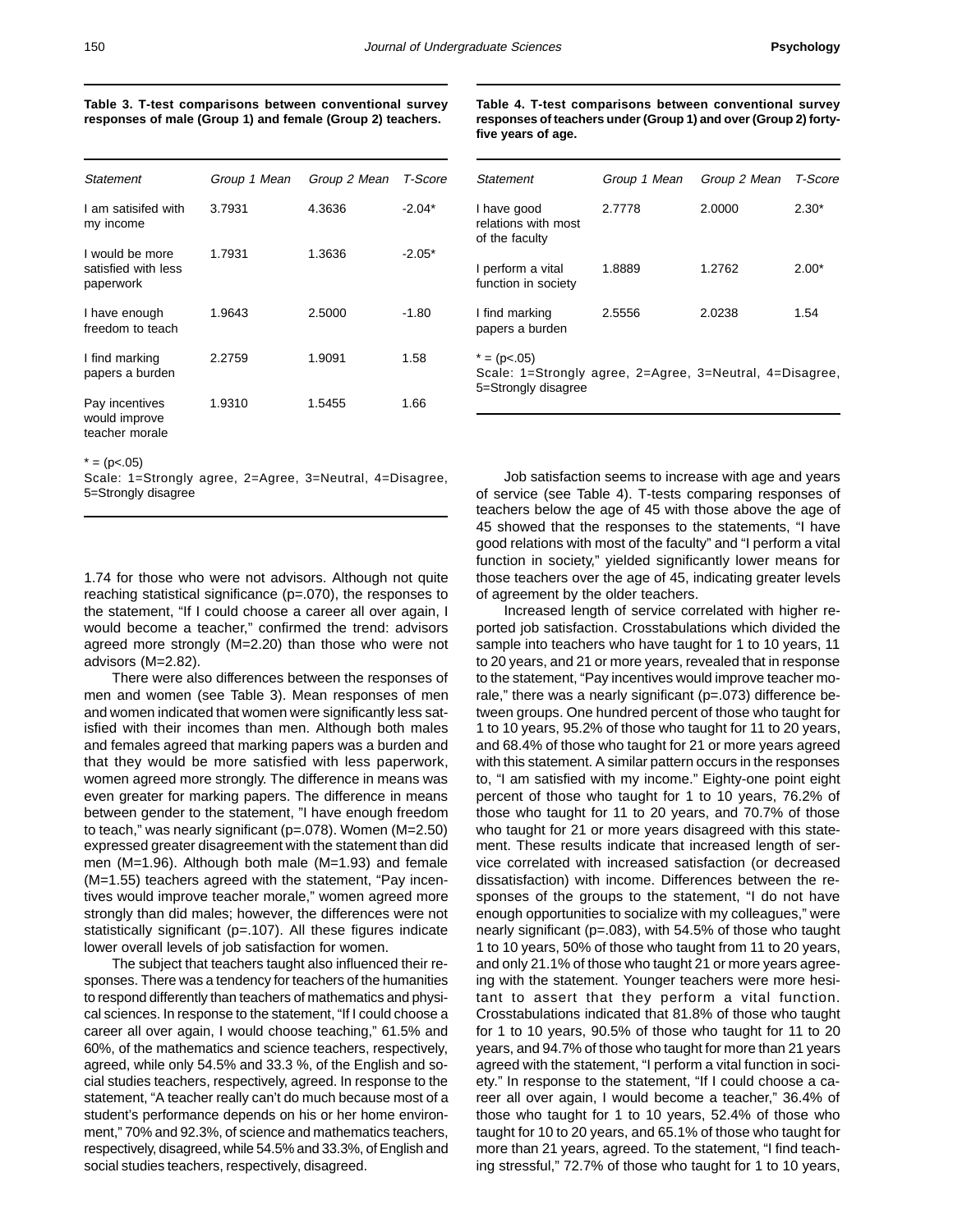**Detached** 

Bored

Relaxed

**Table 5. Analysis of variance of ESM responses by "What was the main thing you were doing?" (Questions).**

| Question                                                  | Mean<br>during<br>paperwork teaching | Mean<br>during | Mean<br>during<br>socializing travel | Mean<br>during | Mean<br>during<br>preparation |  |
|-----------------------------------------------------------|--------------------------------------|----------------|--------------------------------------|----------------|-------------------------------|--|
| enjoy                                                     | $3.28***$                            | $4.13***$      | $3.95***$                            | $2.71***$      | $3.58***$                     |  |
| feel good                                                 | $3.75*$                              | $4.24*$        | $4.03*$                              | $3.71*$        | $4.00*$                       |  |
| concentration 3.83***                                     |                                      | $4.33***$      | $3.55***$                            | $3.29***$      | $4.00***$                     |  |
| $* = (p<0.05)$ , $** = (p<0.001)$<br>Scale: 1=low, 5=high |                                      |                |                                      |                |                               |  |

66.7% of those who taught for 11 to 20 years, and 42.1% of those who taught for more than 21 years agreed.

The last section of the conventional survey asked respondents to select the three words that best described the moods they would be in when involved in four common workday activities. Happy, involved, and excited were chosen most frequently for "Classroom discussions which seemed successful." "Happy" was one of the words chosen by 70.0% of the teachers, "involved" by 80.0%, and "excited" by 76.0%. The word "happy" was used by 42.0% of the teachers as one of the words to describe their mood when "Socializing with faculty members." For socializing, "relaxed" was used 54.0% of the time, and "sociable" was used 66.0% of the time; however, "involved" and "excited" were chosen by only 10.0% and 28.0% respectively. The word "bored" was chosen by an overwhelming 81.8% to describe their mood during "Faculty meetings." During "Classroom discussions which seemed unsuccessful," 36.0% of the teachers chose the word "weak"; 46.0% of the teachers chose the word "sad"; and 56.0% of the teachers chose the word "worried." While "Doing paperwork," 18.8% of teachers chose the word "sad," and 66.7% chose the word "bored."

**Experience Sampling Method.** Analysis Of Variance (ANOVA) performed on ESM data demonstrated that, as indicated by the conventional survey, teachers felt best when teaching (see Table 5). The five most common activities teachers reported were, in order of descending frequency, teaching, paperwork, socializing, preparing tests or assignments, and traveling. Responses to the question, "Did you enjoy what you were doing?" varied significantly for different activities. Teaching received the highest score (M=4.13) when compared to the mean scores for all other activities combined (M=3.64). Socializing was also fairly high (M=3.95). The mean response while doing paperwork was 3.28 indicating that, while it was not their favorite activity, teachers did not express dislike either. Traveling (usually to and from school) was the only activity with a mean of less than 3.00. Crosstabulation of the same data showed that, while teaching, responses of "enjoy much" or "enjoy very much" occurred 80.3% of the time. The ANOVA and crosstabulation results were significant at the .001 and .01 levels respectively. Comparisons of the 181 responses to the questions, "Did you feel good about yourself?" and "How well were you concentrating?" provide similar evidence of

| Moods               | Mean<br>during<br>paperwork teaching | Mean<br>during | Mean<br>during | Mean<br>during<br>socializing preparation | Overall<br>mean |
|---------------------|--------------------------------------|----------------|----------------|-------------------------------------------|-----------------|
| Happy-Sad           | 2.44                                 | 2.21           | 2.40           | 2.33                                      | 2.33            |
| Lonely-<br>Sociable | $3.19***$                            | $3.52***$      | $4.05***$      | $3.00***$                                 | $3.54***$       |
| Helpful-<br>Useless | $2.36***$                            | $2.07***$      | $3.29***$      | $2.63***$                                 | $2.42***$       |

**Table 6. Analysis of variance of ESM responses by "What was**

**the main thing you were doing?" (Moods).**

Involved- 2.46\*\* 1.95\*\* 2.60\*\* 2.00\*\* 2.13\*\*

Stimulated- 2.97\*\*\* 2.21\*\*\* 2.45\*\*\* 2.53\*\*\* 2.39\*\*\*

Worried- 3.24\* 3.43\* 4.00\* 3.67\* 3.51\*

 $* = (p<.05)$ ,  $** = (p<.01)$ ,  $** = (p<.001)$ 

Scale: Semantic Differential Scale (1-5) the significantly greater satisfaction derived when teaching.

According to these ANOVAs, the differences between mean responses were significant. Moreover it was demonstrated by crosstabulations that, while teaching, 79.0% of teacher responses to "did you feel good about yourself?" were 4 or 5, indicating strong answers in the affirmative. ANOVAs and t-tests were performed for the mood rat-

ings in the ESM booklets (see Table 6). The main effects variance using the five most frequent activities was found to be significant for four of the five "rate your mood" questions: lonely to sociable, helpful to useless, involved to detached, stimulated to bored, and worried to relaxed. Though falling short of significance (p=.132) the responses to the "rate your mood from happy to sad" question did echo previous findings in that responses given while teaching indicated the greatest comparative level of happiness (M=2.21). Participants rated their moods as most helpful, most involved, and most stimulated while teaching. As we may have assumed, they felt most sociable while socializing. They also felt more relaxed when socializing than when teaching.

The activity was not the only variable that affected responses. Responses were divided into those that were made during A.M. and P.M. hours. T-tests indicated that the participants felt that their skills were significantly greater in the afternoon (M=4.29) than in the morning (M=3.76). T-tests also showed that teachers rated the activity as being significantly more important to them in the afternoon (M=4.23) than in the morning (M=3.72). Participants also felt significantly more involved in the afternoon than in the morning  $(p=.015)$ .

The subject that the teachers taught also affected responses. ANOVAs which compared the responses given by mathematics, physical science, English, and social studies teachers indicated that mathematics and science teachers generally gave more positive responses than English and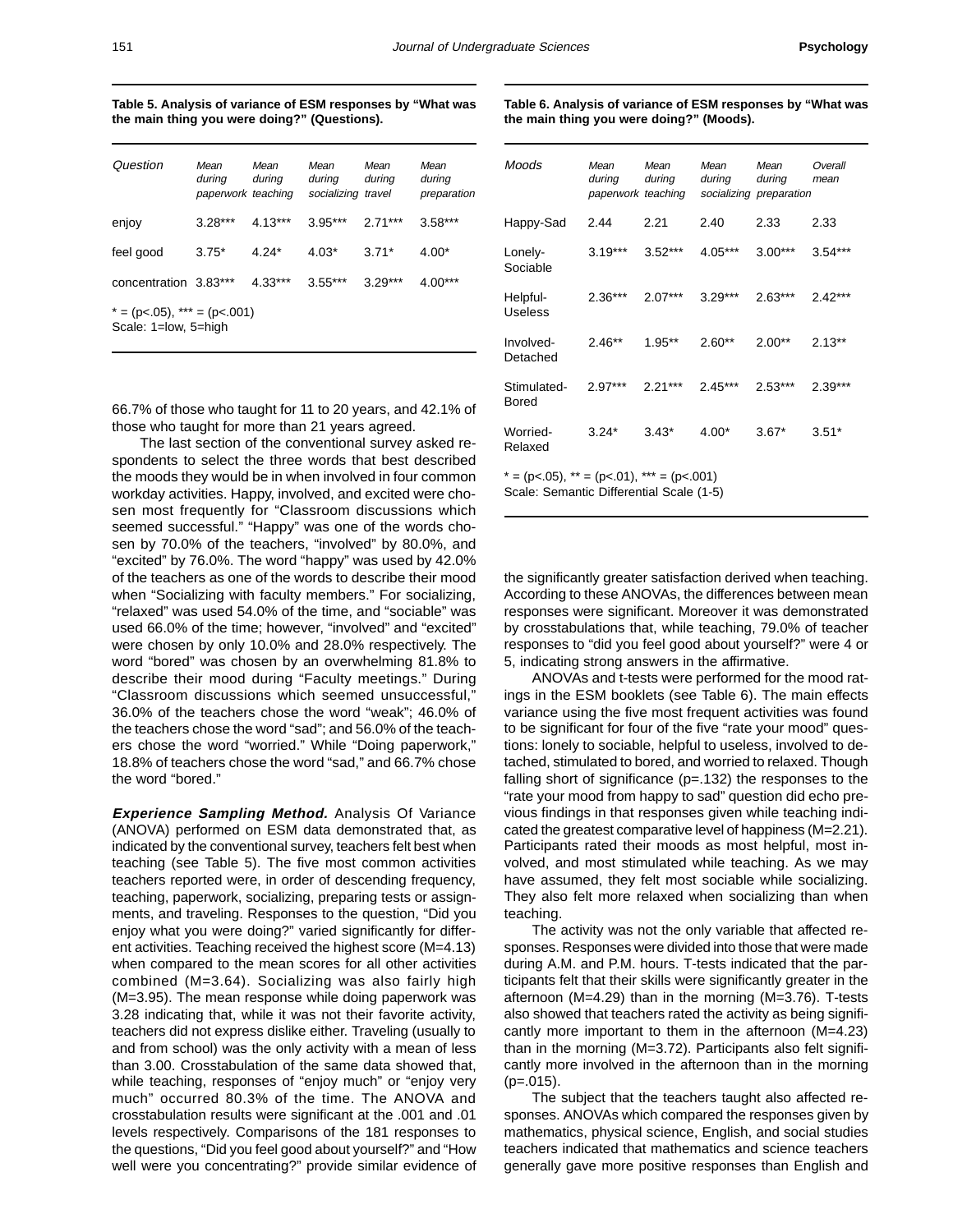| Question                          | Mean of<br>Math<br>teachers | Mean of<br>Science<br>teachers | Mean of<br>English<br>teachers | Mean of<br>Social<br><b>Studies</b><br>teachers | Overall<br>mean |
|-----------------------------------|-----------------------------|--------------------------------|--------------------------------|-------------------------------------------------|-----------------|
| concentration                     | $4.54***$                   | $4.25***$                      | $3.97***$                      | $3.81***$                                       | $4.02***$       |
| feel good                         | $4.75***$                   | 4.58***                        | 4.00***                        | $3.68***$                                       | $4.04***$       |
| enjoy                             | $4.21***$                   | $4.33**$                       | $3.68**$                       | $3.69**$                                        | $3.81**$        |
| challenges                        | $3.86**$                    | $3.45**$                       | $3.44***$                      | $3.12***$                                       | $3.39**$        |
| skills                            | 4.93***                     | $4.70***$                      | $3.93***$                      | $3.78***$                                       | 4.08***         |
| important                         | 4.82***                     | $4.36***$                      | 3.88***                        | $3.85***$                                       | 4.05***         |
| success                           | 4.89***                     | 4.55***                        | 3.88***                        | $3.86***$                                       | $4.07***$       |
| interest                          | $3.89***$                   | $4.18***$                      | $3.45***$                      | $3.52***$                                       | $3.59***$       |
| desire to do<br>something<br>else | $1.57**$                    | $2.35**$                       | $2.84**$                       | $2.44**$                                        | $2.48**$        |

 $** = (p<.01)$ ,  $*** = (p<.001)$ Scale: 1=low, 5=high

**Table 7. Analysis of variance of ESM responses by subject taught (Questions).**

**Table 8. Analysis of variance of ESM responses by subject taught (Moods).**

| Moods                                                                        | Mean of<br>Math<br>teachers | Mean of<br>Science<br>teachers | Mean of<br>English<br>teachers | Mean of<br>Social<br><b>Studies</b><br>teachers | Overall<br>mean |  |
|------------------------------------------------------------------------------|-----------------------------|--------------------------------|--------------------------------|-------------------------------------------------|-----------------|--|
| Happy-Sad                                                                    | $1.96**$                    | $1.83**$                       | $2.39**$                       | $2.50**$                                        | $2.33**$        |  |
| Involved-<br>Detached                                                        | $1.57**$                    | $1.92**$                       | $2.24**$                       | $2.28**$                                        | $2.13**$        |  |
| Stimulated-<br>Bored                                                         | $2.00**$                    | $2.00**$                       | $2.59**$                       | $2.40**$                                        | $2.39**$        |  |
| Worried-<br>Relaxed                                                          | $4.46***$                   | $3.64***$                      | $3.29***$                      | $3.33***$                                       | $3.51***$       |  |
| Lonely-<br>Sociable                                                          | $4.14***$                   | $3.50***$                      | $3.45***$                      | $3.38***$                                       | $3.54***$       |  |
| ** = (p < .01), *** = (p < .001)<br>Scale: Semantic Differential Scale (1-5) |                             |                                |                                |                                                 |                 |  |

interesting, experienced higher levels of enjoyment, and had less of a desire to be doing something else. Both groups had positive attitudes towards socializing. Females also felt more challenged (M=4.11) than males (M=2.83) during preparation.

### **Discussion**

The conventional survey data provides much information on characteristics that define teachers who had high levels of job satisfaction and motivation. One factor that had a significant impact on job satisfaction was job responsibility. Teachers who had higher levels of responsibility, usually in the form of compensatory-time work, administrative positions (i.e., dean, department head), or advisorship of a club, had significantly higher levels of satisfaction. The nature of this link cannot be determined from this study. Does job satisfaction increase as a result of responsibility and participation or are individuals with higher levels of motivation and job satisfaction more inclined to assume roles of responsibility? One explanation for the link is provided by the concept of flow. Increased responsibility levels may lead to satisfaction because of the greater involvement, challenge, and control. Thus, those who have greater responsibility levels have come closer to Csikszentmihalyi's (1990) description of how we attain flow: "this pleasurable state can, in fact be controlled, and not just left to chance, by setting ourselves challenges—tasks that are neither too difficult nor too simple for our abilities."

The differences between male and female responses were evident in both the ESM and conventional survey results. Women reported lower overall levels of satisfaction. This was unexpected. Paperwork could play a role, as women rated the burden of this activity as being considerably greater than men did. If the women have greater responsibility in the home, this may also contribute to decreased levels of job-satisfaction for women who bear the dual pressure of home and work. However, because there were fewer female science and mathematics teachers, the

social studies teachers (see Tables 7 and 8). Mathematics and science teachers, with respective means of 4.54 and 4.25, had significantly (p<.001) higher scores in response to, "How well were you concentrating?" than English and social studies teachers, with respective means of 3.97 and 3.81. This trend towards mathematics and science teachers answering more positively than English and social studies teachers continued. Mathematics and science teachers gave responses which indicated significantly higher (p<.01) levels for enjoyment, challenge, skill, happiness, involvement, stimulation, and sociability than their humanities counterparts. The same split occurred for how good they felt about themselves, importance of the activity, success in activity, interest in activity. Likewise, mathematics and science teachers scored lower in their desire to be doing something else.

The influence of gender on ESM responses was similar to its influence on conventional survey responses (see Table 9). ANOVAs comparing ESM responses by gender and activity display significant differences in overall means for males and females and in the means for males and female during particular activities. Males generally felt higher levels of job satisfaction and motivation. Mean scores indicated that males were happier, enjoyed what they were doing more, were more interested in what they were doing, and had less of a desire to be doing something else. On the other hand, women gave themselves higher scores for levels of success and skill. Significantly different mean scores for males and females indicated that, while teaching, males were happier, rated the importance of the activity as higher, rated their interest in the activity as higher, experienced higher levels of enjoyment, and had less of a desire to be doing something else than women. Socializing results were nearly the opposite; women were happier, rated the activity as more important, rated the activity as being more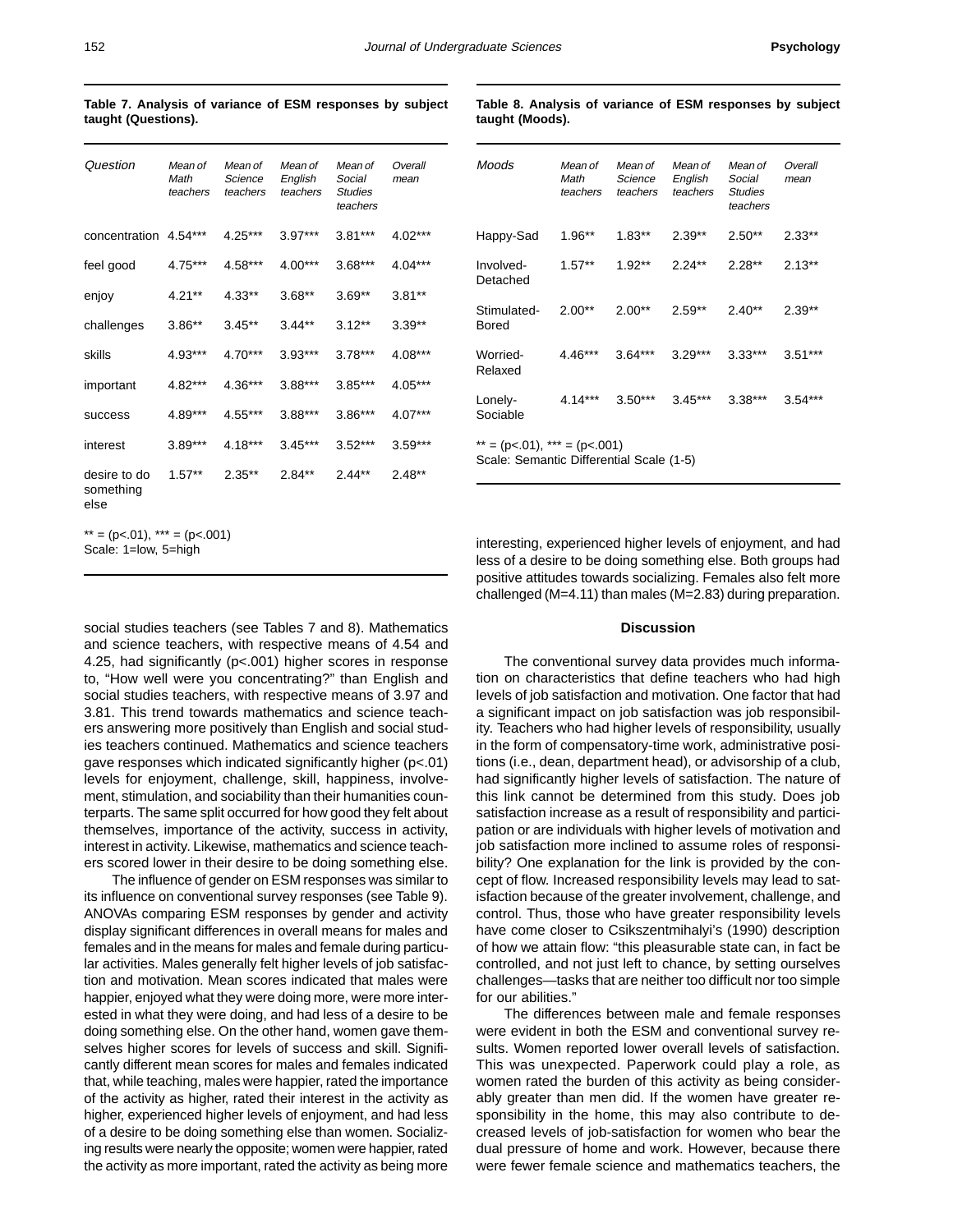| Table 9. Analysis of variance of ESM responses by gender and |  |
|--------------------------------------------------------------|--|
| "What were you doing?" (Moods and Questions).                |  |

| Mood or<br>Question                                 | Overall<br>mean for<br>males | Overall<br>mean for<br>females | males:   | Mean for Mean for Mean for<br>females: | males:<br>teaching teaching socializing socializing | Mean for<br>females: |
|-----------------------------------------------------|------------------------------|--------------------------------|----------|----------------------------------------|-----------------------------------------------------|----------------------|
| Happy-Sad 2.12*                                     |                              | $2.56*$                        | $1.91*$  | $2.38*$                                | $2.88*$                                             | $2.08*$              |
| Lonely-<br>Sociable                                 | 3.41                         | 3.66                           | 3.64     | 3.45                                   | 3.63                                                | 4.33                 |
| important                                           | 3.97                         | 4.01                           | 4.42     | 4.05                                   | 3.57                                                | 4.27                 |
| interest                                            | $3.85*$                      | $3.38*$                        | $4.23*$  | $3.83*$                                | $3.23*$                                             | $3.83*$              |
| enjoy                                               | $4.10*$                      | $3.65*$                        | $4.41*$  | $3.97*$                                | $3.57*$                                             | $4.17*$              |
| skills                                              | $3.84***$                    | $4.23**$                       | $4.18**$ | $4.39**$                               | $2.57**$                                            | $3.92**$             |
| <b>SUCCESS</b>                                      | 4.00                         | 4.21                           | 3.86     | 4.07                                   | 3.14                                                | 3.91                 |
| desire to do 2.22 <sup>*</sup><br>something<br>else |                              | $2.81*$                        | $1.95*$  | $2.49*$                                | $2.57*$                                             | $2.00*$              |

 $* = (p<.05)$ ,  $** = (p<.01)$ 

Scale: Mood—Semantic Differential Scale (1-5); Others—1=low, 5=high

subjects associated with higher satisfaction, we cannot rule out the possibility that it was the subject and not the gender that correlated with satisfaction levels.

The tendency for women to place a greater emphasis on socializing than men may be shaped by societal norms. Whatever the reasons, that the women in this study placed greater value on socializing has several implications, especially when considered along with their lower satisfaction levels. At first glance, this contradicts Nagy & Davis's (1985) notion that minimizing the value of social interaction weakens the social support system and leads to higher levels of burnout. However, it may confirm their conclusion. If the women did not feel sufficiently satisfied with their opportunities to socialize, than their lower satisfaction level may be associated with this social dissatisfaction. Gender differences regarding challenges of preparation, paperwork, and marking papers may also be linked to the socializing differences. Perhaps women take these activities more seriously, and that is why they find them more bothersome or challenging. Similarly if they take these aspects more seriously, it may be that time spent on paperwork detracts from opportunity to socialize. This is an area for further research.

The results revealing the differences in satisfaction between teachers of varying subjects, found in both the traditional and ESM responses, may be due to the school's focus on mathematics and science. Both inside and outside of the school, the positive public perception may give these teachers a better feeling about themselves. Furthermore, it is likely that greater resources are assigned to these areas. The lower levels of paperwork involved in teaching mathematics and science may have an effect on job motivation and satisfaction. However, the mean scores for attitudes towards paperwork, indicating that teachers did not express dislike towards paperwork, show that if paperwork did indeed lower levels of motivation and satisfaction, its effect was minimal. Flow provides another explanation for the discrepancy, since teachers of mathematics and science

reported higher levels of concentration and challenge than teachers of English and social studies.

It can be inferred from the responses to the conventional survey that increased length of service correlated with greater satisfaction with salary, higher levels of self-esteem, higher levels of respect for the teaching profession, and decreased levels of stress. These may be used as measures of job satisfaction and motivation. The findings regarding the high satisfaction levels of teachers who have been working for longer may be related to higher salaries. Entry-level salaries are about half the maximum salary. The beginning salaries had been raised in the mid 1980s to attract younger people. However in the past years, the number of salary steps needed to reach maximum was increased, and the greatest percentage of increase occurred at the highest salary step. In addition, younger teachers are under a different pension policy which provides much less security for old-age (New York Teacher, 1995).

The data also supports the belief that stress levels decrease with years of teaching experience (Nagy & Davis, 1985). In many professions, increased length of service may lead to boredom and dissatisfaction with an occupation; however, this is not supported by this study. One possible explanation is that teachers have enough freedom to vary their work and alter the level of challenge. "New courses, new curricula, adequate participation in decision making, experimentation with teaching methods, and learning experiences are but a few examples of possibilities for initial and continuous involvement" (Knoop, 1986). This explanation, which again can be linked to flow, may account for why levels of motivation do not decrease in teaching, but not for why they increase. The decrease in stress may arise from the heightened ability to deal with various situations that comes with experience. Since these results regarding age were unanticipated and contradict common perceptions, this is an area for more inquiry.

Results which indicated that teachers enjoyed teaching more than any other activity were expected. The notion that the levels of challenge, concentration, and control required for teaching are greater than those needed for other activities was confirmed. Teaching seems to lend itself to the attainment of flow. While in the conventional survey slightly less than half of the teachers indicated that they would like to have more opportunity to socialize with colleagues, ESM results indicated that socializing generally did not lead to motivation and satisfaction levels that were as high as those found in teaching. Nevertheless, it is possible that more relaxation with colleagues would refresh teachers so that teaching time could be even more rewarding.

Data from both the ESM and the conventional survey suggest that in general the teachers in the sample were very satisfied with their occupations. These findings contrasted sharply with the study of teachers in Los Angeles using the CES-D depression scale. It must be restated, however, that the sample was constrained by the fact that the teachers all taught at a selective magnet school which would probably result in increased levels of satisfaction when compared with teachers in other urban schools. Furthermore, the ESM sample was probably biased toward commitment and involvement as evidenced by the teacher's desire to help the researcher by participating. This is a possible reason burnout was not manifested in any of the ESM respondents.

Since teachers reported that they were involved, excited, and happy during successful classroom discussions, it would appear that reduction in class size would help